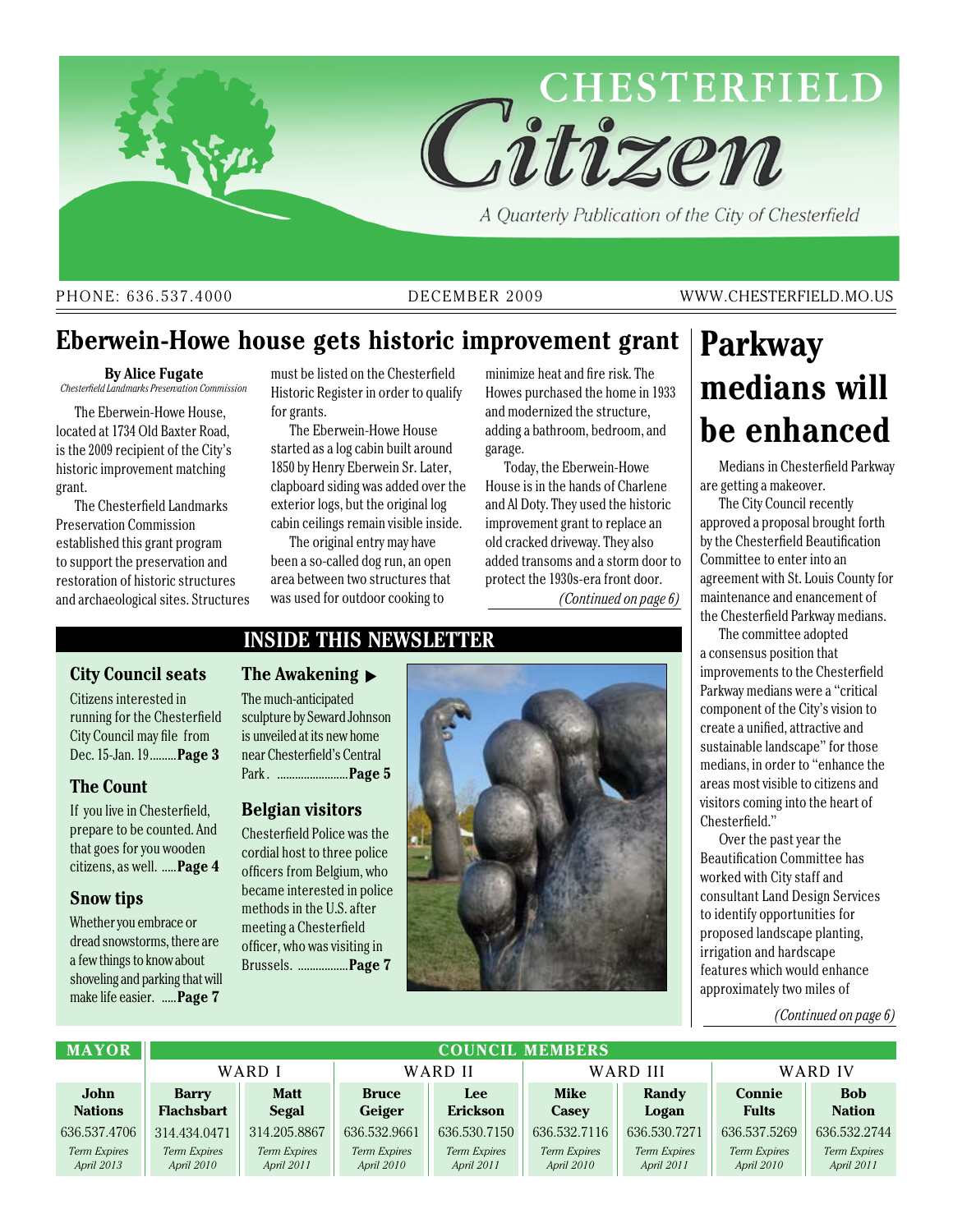

## Many accomplishments makes 2009 a year in which we can take great pride

**C**<br> **C** hesterfield is truly an amazing<br>
community. This year, we have been<br>
fortunate to accomplish many good and<br>
letting things which continue to position we as community. This year, we have been lasting things, which continue to position us as one of the premier communities in the country. Whether it's bringing public art to the region, building new streets, opening a new business thereby expanding our economic opportunities, or adding new parks, we are a community committed to enhancing – everyday – the quality of life for all our residents. In this, my annual year-end review, I'd like to highlight some of those accomplishments for you.

The signature cultural achievement of 2009 has been the addition of The Awakening sculpture to our new Downtown Chesterfield area. This sculpture and the 20 traveling lifelike sculptures placed about town created quite a buzz and garnered Chesterfield Arts and the City a great deal of media attention. The Awakening was made possible only by the beneficence of Louis Sachs, founder of Sachs Properties, who, more than 40 years ago, laid out the first vision of what has become Chesterfield. This sculpture area, adjacent to Central Park, is destined to become our central gathering place, where people can experience art, walk on a trail, see a play, or fish in a lake. You'll see it begin to take shape in 2010 with the creation of the amphitheater, trails, and other amenities. In order to guide the future of public art in Chesterfield, our staff worked with Chesterfield Arts, many Chesterfield residents, and a consultant – VIA Partnership – to create a Public Art Master Plan that I am proud to say was adopted by the City Council this fall.

**Another partnership** resulted in a significant access improvement to I-64 with the construction of the Spirit of St. Louis interchange. MoDOT, St. Louis County, Duke Realty and the City partnered to fund this interchange that will improve access to the west end of the Chesterfield Valley and Spirit Airport, along with the Chesterfield Valley Athletic Complex. Additionally, the Public Works division bid and constructed two miles of street reconstruction projects, replaced 1.75 miles of sidewalks, and constructed the new Veteran's Place Drive in the Downtown Chesterfield area.

In an effort to communicate with our residents more effectively, a new City website was rolled out in 2009, enabling us to add real-time information more easily. It contains information about everything the City has going on and includes a Community Calendar, so you can know about activities and events around Chesterfield. Recognizing the importance of social media, the Police Department began Twittering to give you traffic and public safety updates.

**With the help** of residents and businesses, the Planning Department updated the City's Comprehensive Plan and worked with St. Louis County to improve the coordination of occupancy permit and building permit approval. Our successful Planner of the Day program responded to over 1,000 requests for assistance this year.

The Parks & Recreation Department found a new home with the completion of a facility that houses all employees and equipment in one area. Four new ball fields were constructed at the Chesterfield Valley Athletic Complex, in addition to the paving of several new parking areas. Many of you are enjoying the latest addition to the Monarch-Chesterfield Levee Trail, which is located adjacent to Edison Avenue between Long Road and Baxter Road. Perhaps most importantly, this year we added significantly to our parks inventory by purchasing ground for future use. I am proud that the City completed the purchase of the 18-acre Eberwein Farm at Baxter and Old Baxter roads – a goal of the City from its inception in 1988. Also, we have purchased the remaining 30-acre property to the east of the Chesterfield Valley Athletic Complex, thereby completing the original commitment to the

people of Chesterfield when the voters approved Proposition P in support of the parks in November 2004. Finally, we have entered into a lease with an option to purchase the property at the northeast corner of Baxter Road and Old Chesterfield Road at the entrance to Chesterfield Valley. The intention at that location is to have a park, which will include a trailhead for the Levee Trail.

The Police Department reached a milestone and celebrated its 20th anniversary as a department in June. I believe it says a great deal about the quality of our department and our officers that 31 of the original 50 department members who began service with the City on June 1, 1989, are still serving the people of Chesterfield. Already internationally accredited, this year the Police Department received the highest honor in the International Law Enforcement Community by being named a "Flagship Agency" by the Commission on Accreditation for Law Enforcement Agencies. Finally, we were proud to have a member of our command staff attend the prestigious FBI National Academy.

**This year, we worked** to partner with other community agencies to foster the sense of community that we so often discuss at neighborhood and subdivision meetings. Our 4th of July event is known as one of the best in the region, and with festival events such as Taste of Chesterfield, Strassenfest, Play Day in the Park, Turkey Trot, Tree Earth & Arbor Day Events and Safety Town, we are working toward bringing you family-oriented events that can be enjoyed by everyone.

As proud as I am of the accomplishments, they have taken on additional significance this year because of the economic challenges being faced by all cities, including ours. While the economy has been, and will continue to be, a great concern to all of us, I am proud to report that the financial condition of your city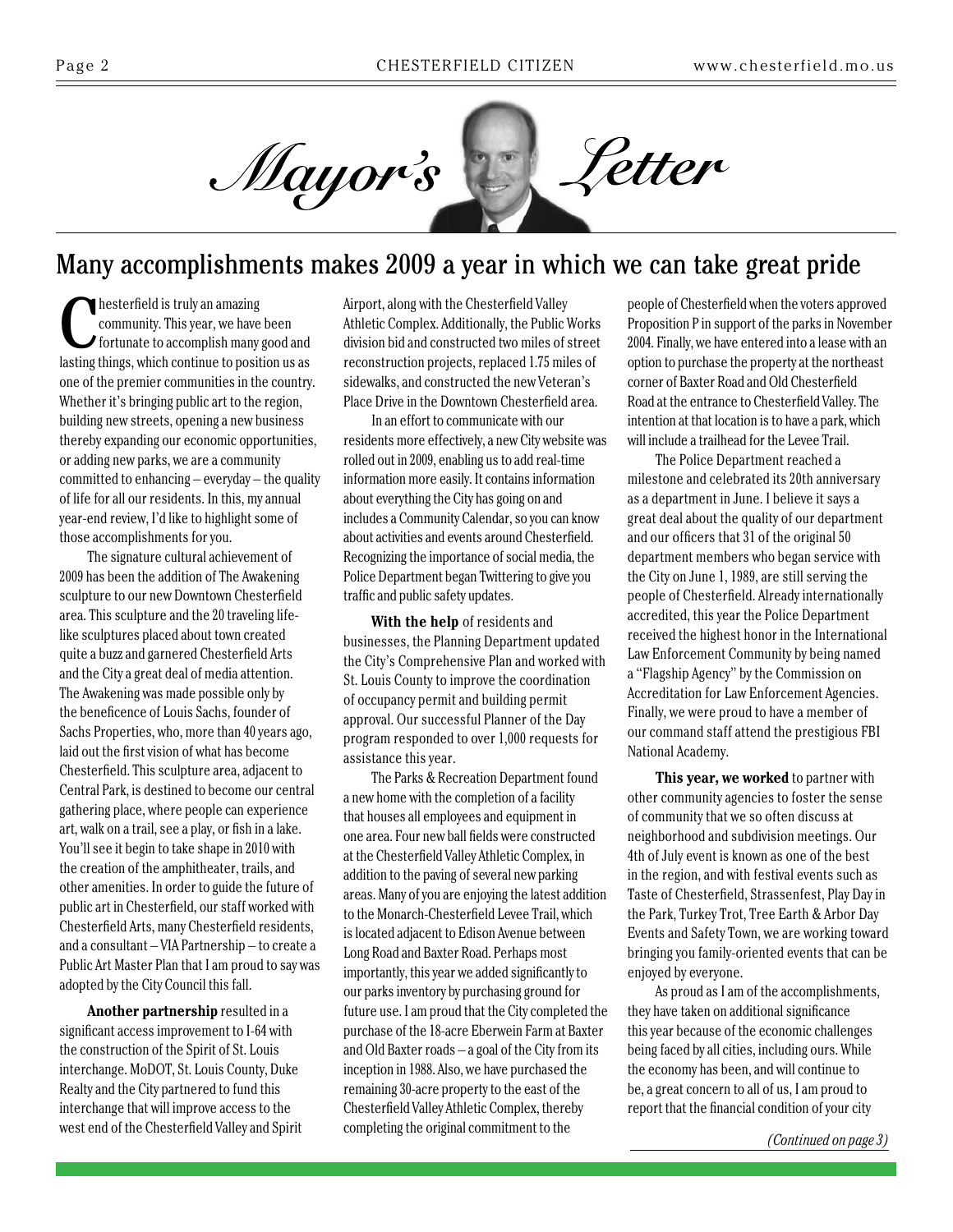## **From City Hall**

# **Candidate filing for City Council begins Dec. 15**

n Tuesday, Dec. 15, at 8 a.m., candidate filing for the office of Council member in each of the city's four wards will begin in the Office of the City Clerk, 690 Chesterfield Parkway West.

After Dec. 15, hours of the filing period will be 8:30 a.m.-5 p.m., Monday through Friday. Candidate

## Mayor's Letter

#### *(Continued from page 2)*

government is strong. We have planned diligently since the last economic downturn eight years ago to build our fund reserves to record levels and enable your city government to continue to provide the high level and high quality of services you have come to expect, all while keeping your taxes among the lowest in the St. Louis region.

While you may hear in the coming weeks that our expenditures are slightly higher than our revenues, please understand that this is precisely what we plan for during the good years so that we can maintain the highest level of services to you without any additional tax burden on our residents. This is the purpose of building our fund reserves to record levels – the proverbial "saving for a rainy day." It is this discipline that has allowed Chesterfield to become and remain the only city in Missouri with Moody's highest bond rating.

In closing, I express my thanks to all of you for your invaluable support over the years. And to all of you who find a way to give back to the community in so many wonderful ways, it is really because of your volunteer spirit that Chesterfield is now so widely viewed as one of the best places to live.

As we look toward 2010, I renew to each of you that we will be working every day – every day – to make Chesterfield an even better place to be.

With my best wishes for a wonderful season and a healthy and prosperous New Year,



**John Nations, Mayor**

filing will close Tuesday, Jan. 19, 2010, at 5 p.m. The election is April 6.

#### **Qualifications**

To run for a seat on the City Council, candidates must be at least 21 years of age prior to taking office, a citizen of the United States, a resident of the City for one year prior to the election, and a resident of the ward in which they are running for six months prior to the election.

A list of Council members and term expirations is shown on page one.

To vote in the April election, you

may register at City Hall and most St. Louis County public libraries. The Missouri Voter Registration Application is also available online at www.co.st-louis.mo.us/elections. The deadline to register to vote in the April election is March 10.

For additional information, call the City Clerk at 636.537.6716.

# City solicits Citizen of the Year nominations

Mayor John Nations and the Chesterfield City Council are requesting nominations for Chesterfield's "Citizen of the Year."

Many residents contribute to the community in a significant manner each day without reward or recognition. This is an opportunity to nominate someone who has brought honor upon themselves and the community as the result of an outstanding accomplishment – or simply by being actively involved in the community.

Citizens to be selected for recognition should meet the following criteria:

Actions recognized must benefit the overall Chesterfield community and its residents in some manner through volunteerism, work on community projects, or overall civic

contributions to the community. Nominees must be residents of Chesterfield.

#### **Nomination Guidelines**

- One nomination per person per household (spouses can be nominated jointly).
- Previously nominated individuals can be re-nominated.
- Neither a nominee nor a person making a nomination can serve on the Selection Committee.
- City Employees will not be considered for the award.

Application forms are available at [www.](http://www.chesterfield.mo.us) [chesterfield.mo.us](http://www.chesterfield.mo.us) under the "Forms & Permits" section. Applications are due Feb. 5.

## Optional yard waste collected on Wednesdays | Christmas tree

Yard waste collection, which is an optional service, occurs citywide on Wednesdays.

A three-month commitment is required, at a cost of \$40.23.

Tree limbs and branches less

than six inches in diameter must be tied (with twine – no wire) in bundles no bigger than 4 feet long by 24 inches in diameter. Call Allied Waste at 636.947.5959 to request this service.

## New web feature provides valuable information

Ever wondered what ward you live in, what day the trash is picked up, or who your Subdivision Trustees are? Check out the new Resident Information

Portal on the City's web site for detailed information. Found on the home page in the lower right hand corner at: www.chesterfield.mo.us

# disposal set

Allied Waste will pick up Christmas trees the entire month of January on regular trash pick-up days at no additional charge. The tree must be free of all decorations including tinsel, garland, ornaments and lights. It must also be cut shorter than four feet in length.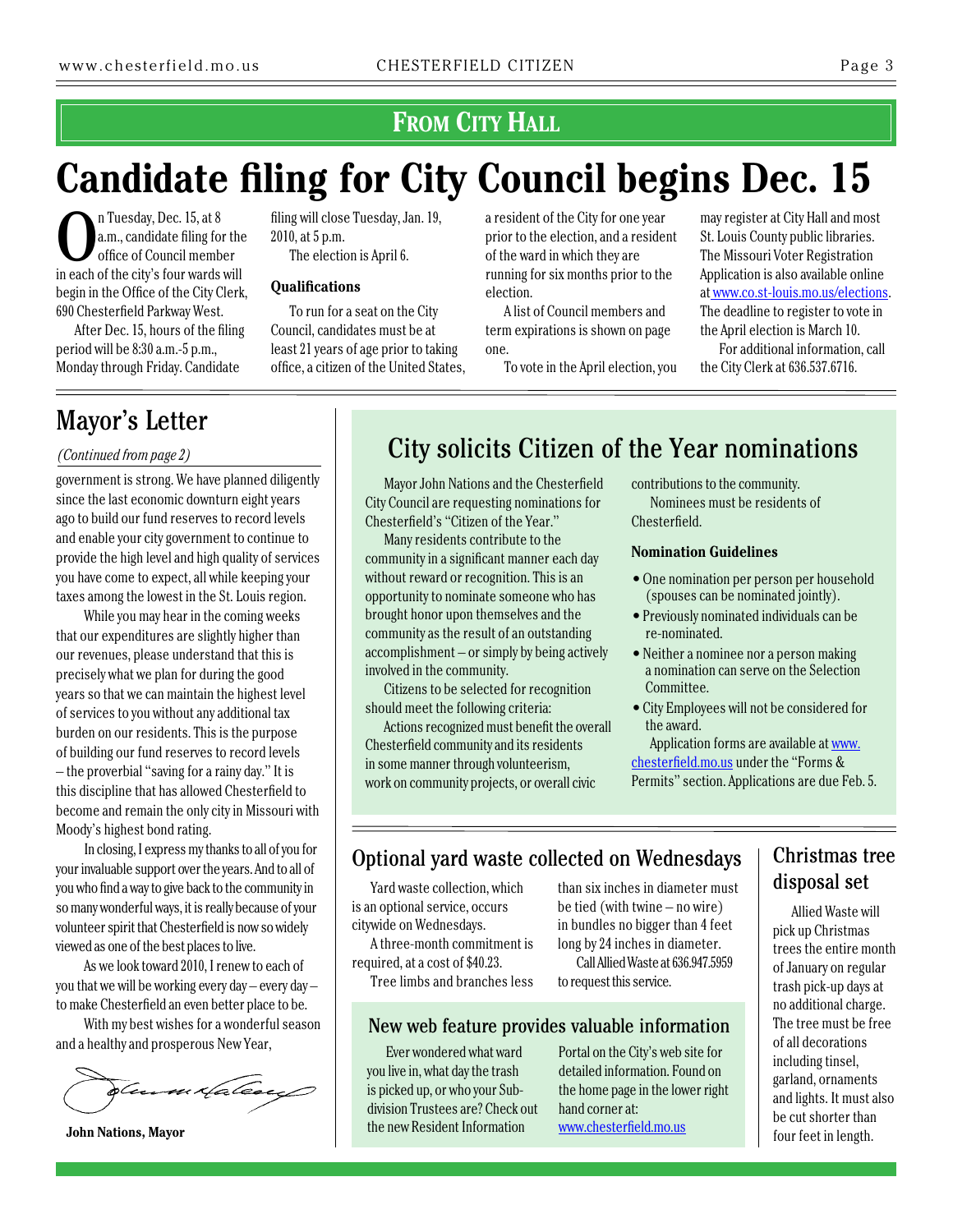# **census**

# **Counting …**

Citizens: *Stand up and be* 

## *counted in the 2010 United States Census*

The U.S. Census – a count of everyone residing in the United States – will be conducted in 2010. The 10-question, one-page questionnaire will be sent to households by U.S. Mail in March. Census workers will then visit households which do not return the questionnaire to ensure a complete count of residents.

It is very important that all residents be counted, as this helps local decision makers plan new roads, medical facilities, child-care facilities, senior citizen facilities, schools, businesses and more. Additionally, each year the federal government allocates funds to states and communities based, in part, on census data.

And more importantly for Chesterfield, the population figure is used to determine our share of the St. Louis County sales tax pool. Since we are a pool city, Chesterfield does not keep all of its sales tax but instead contributes sales tax to a county account, from where it is redistributed to pool cities based on population.

So, be counted in 2010. It's very important to you, your neighbors and your community.



# Trees: *City is compiling streetside inventory of 'wooden residents'*

How many trees line the streets of Chesterfield? The City will soon know.

Public trees provide more than the traditional values of aesthetics and shade. They also provide numerous environmental benefits, including temperature moderation and cooling, reduction of air pollutants and energy conservation. Trees also increase property values.

Unlike other components of the City's infrastructure, trees, with proper care, will continue to increase in value each year. The City has taken a proactive step to effectively manage its urban forest by hiring the Davey Resource Group to perform an inventory of street trees located within the public right of way – the area between the sidewalk and the street.

The inventory collects data on each tree, including location, species, size, condition, and other pertinent information. This inventory will assist in effectively managing street trees and will help budget and plan removals, schedule tree maintenance, and increase species diversity. To help cover the cost of this inventory, the city applied for and was awarded a \$10,000 Tree Resource Improvement and Maintenance (T.R.I.M.) Grant through the Missouri Department of Conservation.

The inventory began this fall.

## **COMMUNITY** NEWS



*The Waterloo German Band entertains the crowd at Strassenfest.*

# Chesterfield's first Strassenfest nets big bucks for local charitable causes

**T**housands of people attended the first Strassenfest held in Chesterfield.

Although weekend rain and competition from competing events were a factor, local charities generated more than \$106,000 for local causes.

earned picking up trash and helping with traffic control. Other participating charities included the



Jaycees, Kiwanis, Knights of Columbus, Kennedy High School, the German Cultural Society, Special Olympics, and Wings of Hope, as well as other non-profit organizations.

Plans are currently being made for Strassenfest 2010.

The Boy Scouts will be buying new tents with the money they

# 19th Business to Business Expo set for March 11 at Doubletree Hotel

On Thursday, March 11, the Chesterfield Chamber of Commerce will hold the 19th Annual Business to Business Expo at the Doubletree Hotel and Conference Center, 16625 Swingley Ridge Rd., from 4-7 p.m.

As a much anticipated event, the Business to Business Expo is a "don't miss" opportunity for businesses to establish contacts with clients and other vendors as well as showcase their products and services to the thousands in

attendance. In 2009, more than 75 businesses exhibited at this annual event.

For information on reserving booth space for the Expo, contact the Chesterfield Chamber at 636.532.3399 after Jan. 1. The Chamber encourages early reservations for booth space as this is a sellout event.

The event is free to attend and open to the public. Visit www.chesterfieldmochamber.com to see 2009 vendors and photos.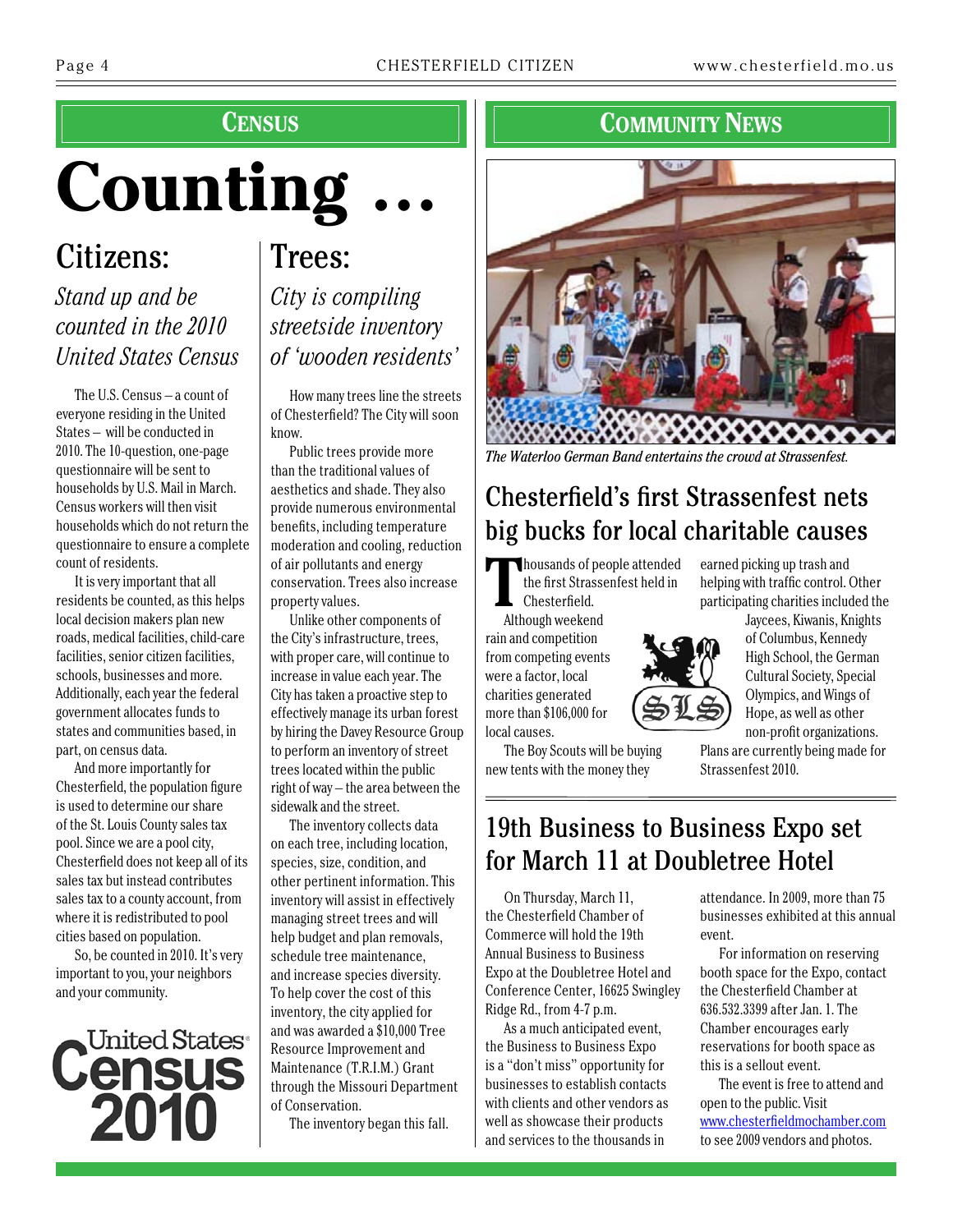## **COMMUNITY NEWS**



*Mr. & Mrs. J. Seward Johnson (left) are joined by Mayor John Nations and Stacey Morse, Executive Director of Chesterfield Arts.*

# **The Awakening** Chesterfield unveils much-anticipated giant sculpture by Seward Johnson

**A**giant arrived in Chesterfield this fall, drawing the eyes of the region to this very out-of-theordinary addition.

The Awakening by American sculptor Seward Johnson arrived via two flatbed trucks from The Johnson Atelier in Hamilton, NJ, on Sept. 21. The 4,700-pound cast aluminum sculpture found a home near Chesterfield Parkway West and Lydia Hill Road, adjacent to Chesterfield's Central Park. But it remained covered until the grand unveiling Oct. 10.

The clear, October morning provided the perfect backdrop for a community celebration that included hands-on art activities for all ages, such as the "My Awakening" T-shirt contest where participants interpreted the sculpture in a doit-yourself T-shirt design. Other activities included a 3D flag sculpture project, led by the National Charity League, and the chance for people to sign their names as a part of the "My Awakening" sunset mural on a St. Louis Arts in Transit Metro bus.

World percussion ensemble JOIA led an upbeat musical parade, as members of the Chesterfield Arts Board of Directors, Mayor John Nations, children from the community, and sculptor Seward Johnson uncovered the 70-foot long, 17-foot high giant.

Several thousand people participated in the event and



*A small boy, apparently shorter than one foot, admires the large American flag which added to the atmosphere of the unveiling ceremony.*

enjoyed the chance to be some of the first to interact with the sculpture and snap fun photos. The sculpture is a permanent addition to the Chesterfield Arts Outdoor Art collection, a landmark in the community, and another step toward making Chesterfield a "city of art." View the plein air works of 17

regional artists celebrating The

Awakening and outdoor art in Chesterfield Arts' Outside In exhibit in the gallery Nov. 13 through Jan. 2.

**More arts:** Chesterfield Arts presents a classic, holiday favorite, The Nutcracker, on Sunday, Dec. 20. This family-friendly performance includes dancers from Alexandra Ballet with Tony Award-winning guest artist Lara Teeter in the role of Godfather Drosselemeyer. … Creative opportunities will also abound in 2010, as visual art classes for all ages and in all mediums begin again at Chesterfield Arts in January. For more information about performances, classes, outdoor art in Chesterfield, or more ways to get involved, visit [www.chesterfieldarts.](http://www.chesterfieldarts.org) [org,](http://www.chesterfieldarts.org) call 636.519.955, or email [info@chesterfieldarts.org](mailto:info@chesterfieldarts.org).

**The Herd is Growing***… THF Realty, developer of the Chesterfield Commons, installed four additional colorful horses behind the shopping center along Edison Road. Look for them at Edison and RHL Drive, with some also grazing on the berm behind Sam's Club. The kinetic sculptures of these lifesize animals were created by Santa Fe artist, Frederick Prescott.*

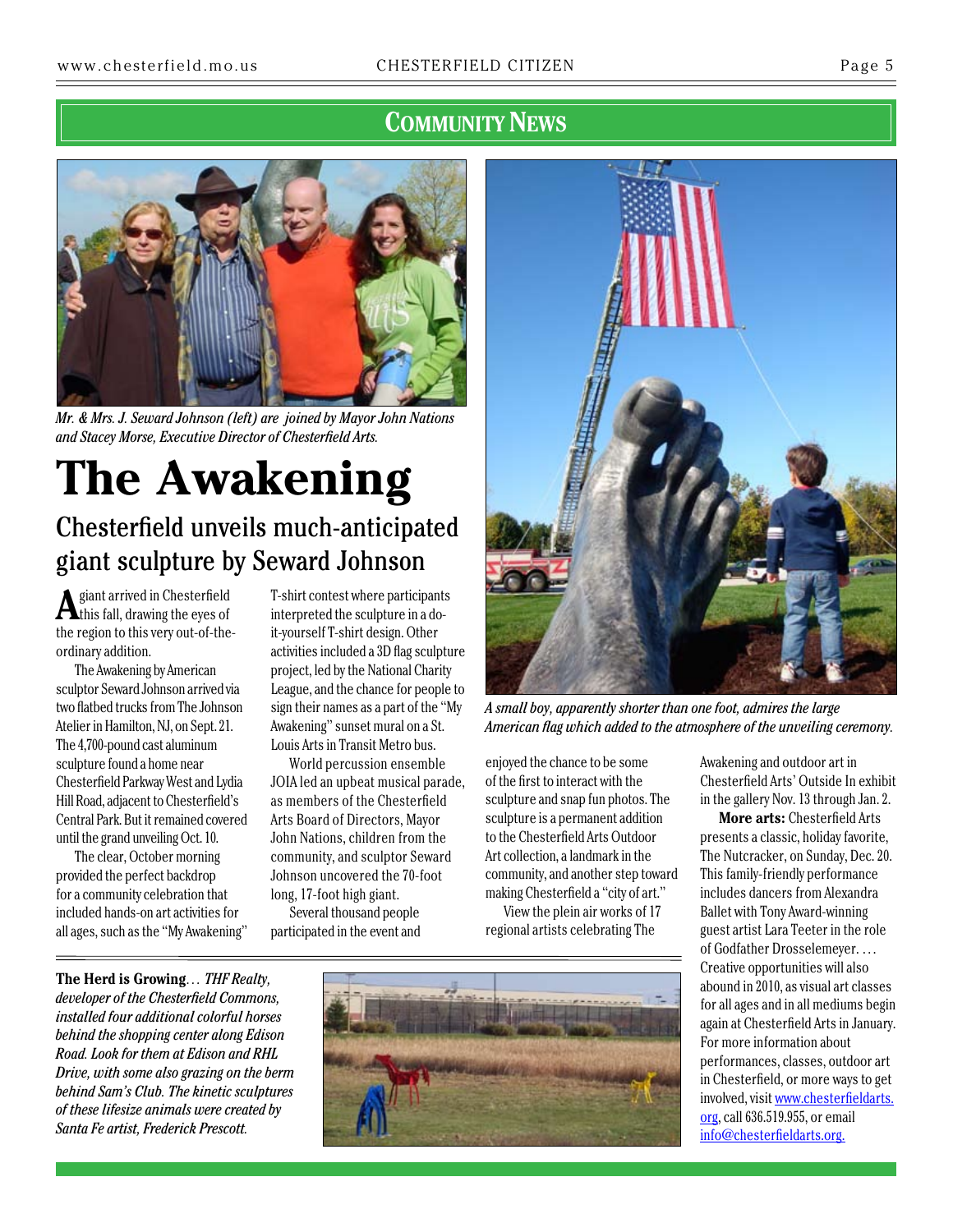## **Citizen Committees**

## Nominations being accepted for 5th Ancient History Award

**By Alice Fugate** *Chesterfield Landmarks Preservation Commission*

**Nominations for the fifth<br>
History-Leonard Blake Award<br>
Since pour being accepted** annual Chesterfield Ancient are now being accepted.

The honor, presented by the Chesterfield Landmarks Preservation Commission in cooperation with the City of Chesterfield, recognizes individuals and organizations that have made significant contributions to the understanding of our area's ancient past. "Ancient" is defined as involving cultures which existed in this area prior to European contact.

The award is named for the late Leonard Blake, an amateur archaeologist whose work documenting prehistoric Native American sites led to a large swath of Chesterfield – the Bonhomme Creek Archaeological District – being placed on the National Register of Historic Places.

Past recipients include amateur archaeologist Richard Martens, Parkway school teacher Michelle Weisenborn, home builder Dennis Hayden, and HEC-TV.

Nominations for the award are due Feb. 10 and will be reviewed

by the Chesterfield Landmarks Preservation Commission and Planning Commission. They will be submitted to the mayor and Chesterfield City Council for final approval. The award will be presented at a City Council meeting.

For a nomination form and guidelines, go to [www.chesterfield.](http://www.chesterfield.mo.us) [mo.us](http://www.chesterfield.mo.us) and click on Forms & Permits. Click on the Administration dropdown menu and choose Ancient\_ History\_Nomination\_Form.pdf. You may also contact Chesterfield City Hall at 636-537-4000.

# 2010 calendars available from **Historical** Commission

The Chesterfield Historical Commission 2010 calendars are now available. The calendars feature black & white photographs, maps, plats or illustrations of Chesterfield buildings and sites, as well as people who helped establish

the area we know as Chesterfield. The calendars sell for \$5. 2001-

\$l5.

2009 calendars are available for \$2. A gift pack of l0 older calendars (l99l-2000) sells for

**Historical calendars \$5 each City Hall**

Median work

*(Continued from page 1)*

Chesterfield Parkway West medians – from I-64/Highway 40 to Olive Boulevard and from I-64 to Fontaine Drive.

Kay Folsom, Chair of the Beautification Committee, said: "Early in the process, the committee came up with an overall landscape design concept. This concept was to create a clean and impressive landscape image within the City's Parkway system."

As part of this plan, a preliminary plant material list was developed, which specified drought tolerant and hardy trees, shrubs and perennial flowers. Special attention was given to plant material which would produce seasonal color, compact growth and would be salt and pollution tolerant. Annual planting beds would be featured at

storm door is on, we can remove and restore the original door, plus save



*The nondescript medians of Chesterfield Parkway will get makeovers.*

the ends and middle of the medians to provide accent color and attention.

Work on the enhancements is expected to begin in late winter to spring, starting with the removal of all existing trees and bushes. This will be followed by installation of irrigation, turf renovation, excavation, bed preparation, and addition of top soil. Next will be

the incorporation of trees, shrubs, grasses, turf grass and mulch. The project is expected to be completed by late spring of 2010.

"The Beautification Committee is extremely excited about this project and is convinced that, upon its completion, Chesterfield's overall quality of life will be greatly enhanced," Folsom noted.

For more information on the Chesterfield Landmarks Preservation Commission and the Chesterfield Historic Register, please contact Alice Fugate at [alice@fugatepublications.](mailto:alice@fugatepublications.com) [com](mailto:alice@fugatepublications.com) or 314.576.6980.

Stemme at 3l4.275.203l.

All calendars are available at the front desk of City Hall. For more information, call City Hall at 636.537.4000 or Arland

## Recycle gift wrap, phone books at curb

Add to holiday greenery by choosing sustainable practices that conserve energy!

Recycle old or surplus telephone books as well as holiday gift wrapping, paper gift bags, cardboard and chipboard gift boxes, holiday cards, catalogues, plastics #1-#7 (no #6), and so much more in your curbside recycle bin!

Help our community achieve the county-wide stipulation of 50% diversion in 2010! For more information on recycling, visit [www.chesterfield.mo.us.](http://www.chesterfield.mo.us)

Says Charlene Doty: "Once the energy from the harsh northern wind. *(Continued from page 1)* Historic house

We are so grateful to Chesterfield and the Landmarks Preservation Commission for making these improvements possible. We love this old house! It has been a journey."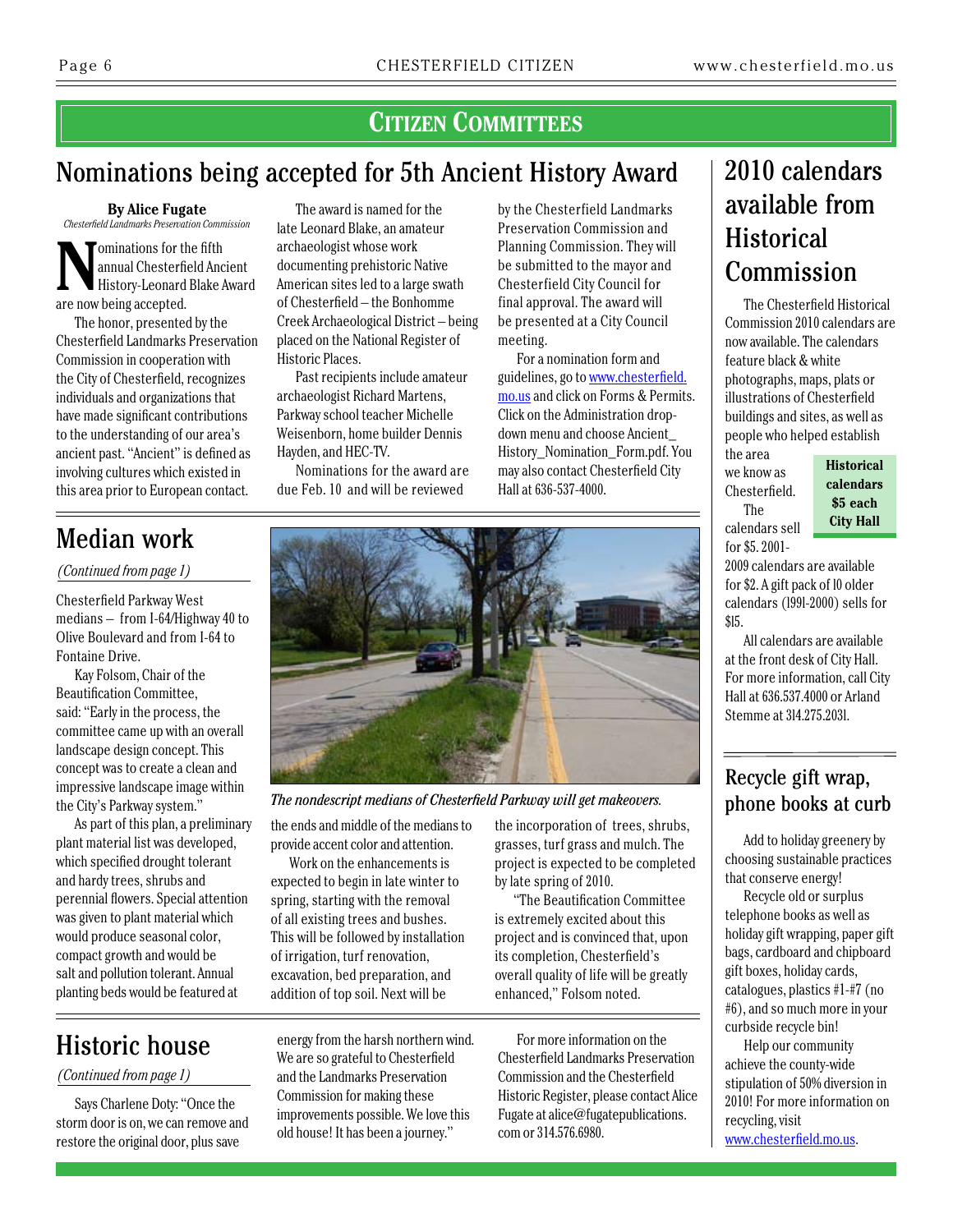## **POLICE DEPARTMENT NEWS**

## **International visitors:** *Belgian officers pay a call on Chesterfield Police*

**P** olice in Brussels, Belgium, may soon be using some techniques learned from Chesterfield officers.

The city recently hosted three police officers from Brussels, following a visit by Chesterfield officer Steve Aspinall, whose parents once resided in Brussels. Aspinall met the Belgians, who were so interested in Aspinall's stories of American policing that they decided to visit and see for themselves.

The Belgium officers, Kim Vogels, Alex Mpotos, and Mike Arnouw, were most



*Chesterfield's Steve Aspinall (in uniform) with Belgium visitors (from left) Kim Vogels, Alex Mpotos, Steve Aspinall and Mike Arnouw.*

impressed with the Chesterfield Ride Along program and a visit with Chief Ray Johnson. They recounted stories of their home country and the difficulty of policing in their environments as compared to Chesterfield. The officers spoke of policing in communities where the support for the police was not as obvious as here.

The officers were given patches and Chesterfield Police Challenge coins as well as other police memorabilia. Their next stop was New York City before heading home.

## 13th edition of Citizen Police Academy gears up in February

Applications for the 13th Citizen Police Academy are being accepted by the Chesterfield Police Department. The program teaches

participants about various areas of the police operation, including patrol procedures, traffic and

DWI enforcement, crime scene investigation, and role playing.

This year's adult class will start Feb. 4, and meet on Thursdays for nine weeks. To reserve a spot, call the Chesterfield Police Department at 636.537.3000 Ext. 6749. Deadline for registration is Jan. 22.

Classes will meet at the Chesterfield Police Department, 690 Chesterfield Parkway West. The academy is not limited to residents of Chesterfield. Maximum class size is 20.

# Tips for clearing snow

Clearing snow from the street frequently results in blockage of driveways that you've worked hard to clear. Many times during a snowfall, a plow truck will go by and fill in the end of a freshly cleared private driveway with snow.

The City understands that this can be very frustrating, but snow must be plowed from the center line of the street to the curb, and crews are unable to remove snow windrows from the 16,000 private driveways in Chesterfield.

To help reduce the size of the windrow of snow across your driveway, you can clear an area of the street gutter 10 to 15 feet in advance of your driveway. In doing this, you create a "pocket" for the snow to drop off before the plow



reaches your driveway. Please be extremely careful when working next to the roadway, especially when plowing operations are in progress.

#### **Parking in the snow**

When those snowflakes start falling, watch where you park!

Certain Chesterfield streets identified by signs are designated snow routes. City ordinances prohibit parking on these routes during

snowfalls of two inches or more.

Parking that obstructs emergency snow removal equipment is prohibited on all streets during any snow event. If a car is on the street, it can be ticketed and/or towed. Plus, if snow plows have to go around a car, the vehicle may be buried by an icy mound of packed snow.

Parking can resume once the street has been cleared curb to curb.

## **Parks & Recreation**

# Aquatic Center passes on sale in January

Chesterfield Parks and Recreation Department is offering an early bird special for its 2010 Aquatic Center season passes, starting Jan. 4. Receive 10% off the general or resident rate for a family of four by purchasing your season pass before March 31. Call 636.537.4000 for more info.

#### **Pavilion rental**

Beginning Jan. 4, reservation permits for the use of the pavilion may be obtained at Chesterfield City Hall.

The pavilion is available seven days a week from 9 a.m. to dusk, April 1 to Oct. 31. Occupancy is limited to 75.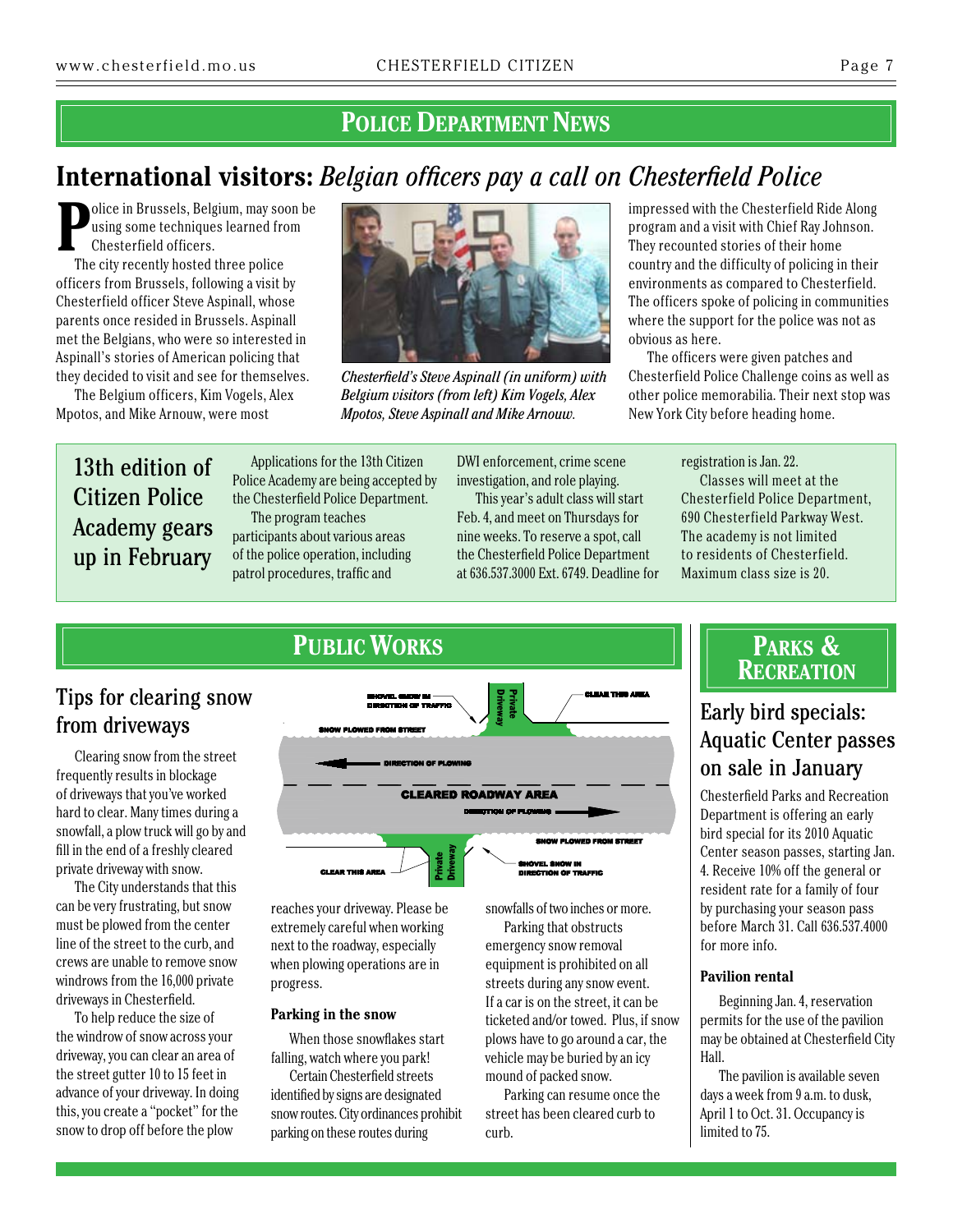# Help for older residents is available at county office in Clarkson-Wilson Center

The St. Louis County Older Resident Program (CORP) helps older adults remain in their homes, living a fulfilling and independent life. In Chesterfield, the St. Louis County Dept. of Human Services provides this assistance at 74 Clarkson-Wilson Center.

Services include Neighbors Helping Neighbors, socialization services, professional services and Lifelong Learning. If you or someone you care about can benefit from any of these services, call the

office at 314.615.4516.

CORP is seeking volunteers during weekday morning hours to respond to phone calls and perform administrative functions, as well as type and proofread legal documents at its office at 74 Clarkson-Wilson Center. Training, free parking and mileage reimbursement are available. For additional information, please call Jack Jablonow, Monday-Friday, 8:30 a.m.- 12:30 p.m. at 314.615.0931. (TTY for the hearing impaired: 314.615.4425.)

## **Chesterfield Calendar**

## **December**

- 7 City Council *City Hall, 7 p.m.*
- 14 Planning Commission *City Hall, 7 p.m.*
- 15 Candidate Filing Begins *City Hall, 8 a.m.*
- 24 City Hall Closed at Noon *Christmas Eve holiday*
- 25 City Hall Closed *Christmas holiday*

## **January**

- 1 City Hall Closed *New Year's Day*
- 4 City Council *City Hall, 7 p.m.*

Saturday, Dec. 26.

11 Planning Commission\* *City Hall, 7 p.m.*

- 18 City Hall Closed
- *Martin Luther King Day* 19 Candidate Filing Closes
- *City Hall, 5 p.m.*
- 20 City Council *City Hall, 7 p.m.*
- 25 Planning Commission\* *City Hall, 7 p.m.*

## **February**

- 1 City Council *City Hall, 7 p.m.*
- 8 Planning Commission\* *City Hall, 7 p.m.*
- 15 City Hall Closed *Presidents' Day*
- 17 City Council *City Hall, 7 p.m.*
- 22 Planning Commission\* *City Hall, 7 p.m.*

*\* Tentative*

## Holiday Trash Schedules

**Christmas Day Friday, Dec. 25** Friday routes will be picked up on

**New Year's Day Friday, Jan. 1** Friday routes will be picked up Saturday, Jan. 2.

*All other routes will be picked up on the regular schedule.*



*Kids learn theatre skills in STAGES program.*

# STAGES is taking enrollment now for spring semester of theatre training

The STAGES Performing Arts Academy, the home for professional musical theatre training in the St. Louis area, will begin its spring semester on Jan. 12.

Courses in acting, singing, dance, and musical theatre are available for preschoolers through adults of all skill levels. Old favorites such as Dance Combo, Improvisation, and Singin' Kids Classics are back again, along with new classes,

including performance workshops for serious students; Broadway Dancers for 5-8 year olds; and Broadway Babies for even the youngest of budding stars.

Scholarships and payment plans are available. For a full list of classes and to enroll a student today, contact the Academy at 636.530.5959, visit [www.](http://www.stagesstlouis.org) [stagesstlouis.org,](http://www.stagesstlouis.org) or stop by the studios at 444 Chesterfield Center near Chesterfield Mall.

## Civic Orchestra plans Christmas concert

The annual Christmas Concert of the St. Louis Civic Orchestra, featuring the Kirkwood Children's Choir, is set for 8 p.m. Saturday, Dec. 12, in the William D. Purser Center on the Campus of Logan College of Chiropractic.

Various holiday classics will be performed, including "Carol of the Bells", "Jingle Bell Rock" and "Sleigh Ride."

Ticket prices are \$10 for adults

and \$5 for children and seniors. Tickets are not available in advance but may be purchased at the door the evening of the show. Go to [www.](http://www.stlouiscivicorchestra.org) [stlouiscivicorchestra.org](http://www.stlouiscivicorchestra.org) for updated information throughout the season.

The first concert of 2010 will be Feb. 20, feature saxophonist Leo Saguiguit, and present Berlioz, Roman Carnival Overture, Glazunov, Concerto for Saxophone, Brahms, Symphony No. 2.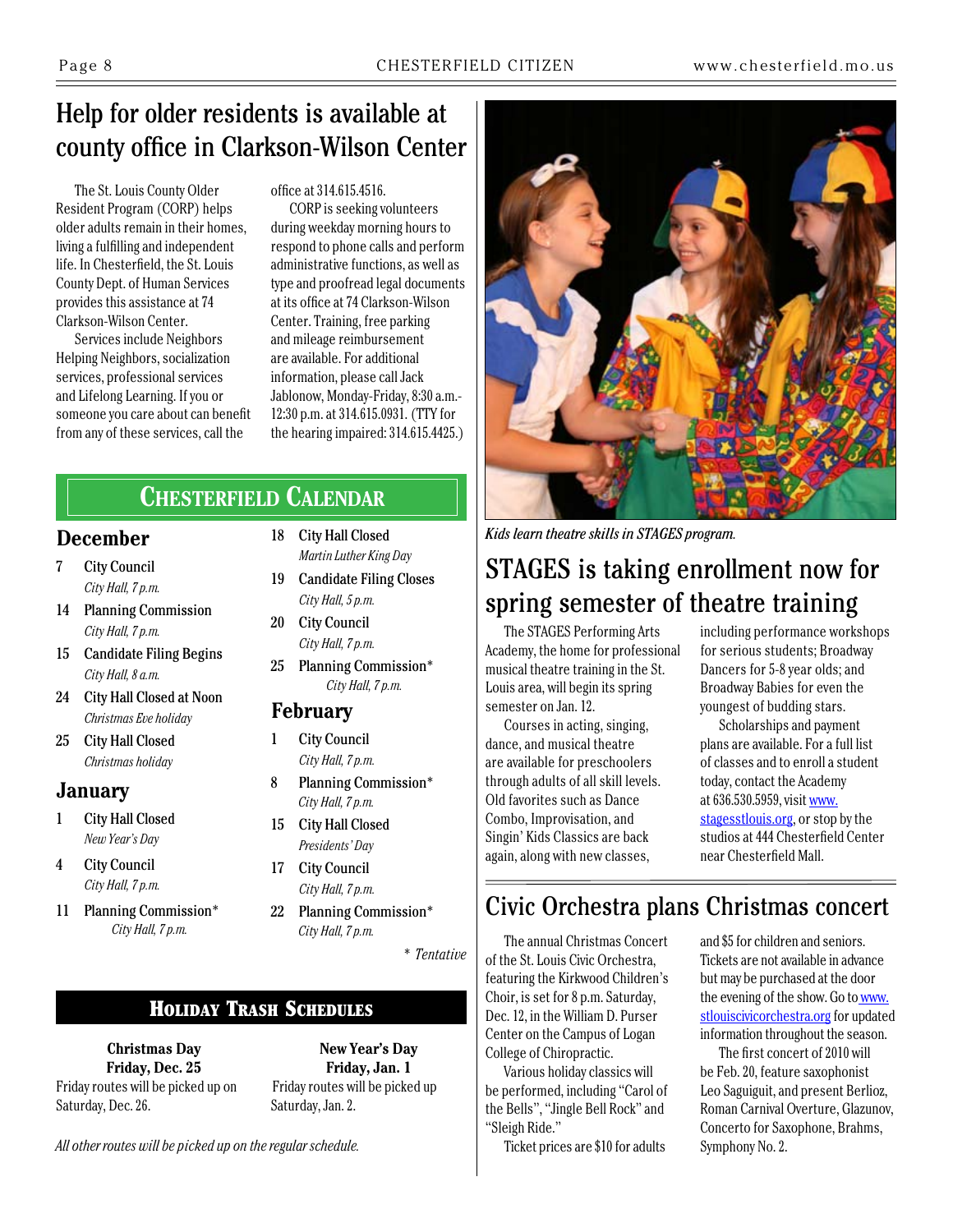# **Gumbo Flats Pumkin Run draws large**

More than 1,800 people laced up their running shoes and participated in the 8th Annual Gumbo Flats Pumpkin Run/Walk.

The Chesterfield Chamber of Commerce-sponsored event was deemed a huge success, bringing more runners, walkers and businesses together than ever. A Children's Fun Run for ages 8 and under was added this year and organized by the Chesterfield Young Professionals.

"The event was fantastic, and this year, we were blessed with perfect weather," said Joan Schmelig, president of the Chesterfield Chamber of Commerce. "We were also excited to add the Children's Fun Run with more than 50 children participating. I want to extend a thank you to all our sponsors, donators and Finish Line Party participants for making this another successful event."

The 2010 Pumpkin Run will be held on Oct. 23.



*And they're off in the 8th Gumbo Flats Pumpkin run.*



*The first Children's Fun Run for ages 8 and under also proved a popular activity.*

# Welcome mat is out at Lafayette Older Adult Program

interested in making new friends, hearing great speakers, and playing bingo or cards, this could be the group for you.

Residents of Chesterfield, Ballwin, Ellisville, Manchester, Winchester, and the Rockwood School District participate in this program.

#### **LOAP meetings**

Time: 10 a.m. on the second and fourth Mondays from September through May.

- Place: Ballwin Golf Course, 333 Holloway Rd.
- $\bullet$  Cost:  $$1^*$
- Provided: Coffee, soda, and dessert.

• Bring: Your own sack lunch \*special luncheons involve separate fees.

#### **Holiday Brunch**

The Dec. 14 meeting will begin at 10 a.m. and feature the Annual Holiday Brunch. Entertainment will be provided by a Parkway band from 10:30 a.m. to 11:30 a.m. with brunch following the entertainment. After brunch, cards and bingo will be played. Bring your appetite and holiday mindsets!

Meeting dates for early next year are :

| January 11 | February 8  |
|------------|-------------|
| January 25 | February 22 |